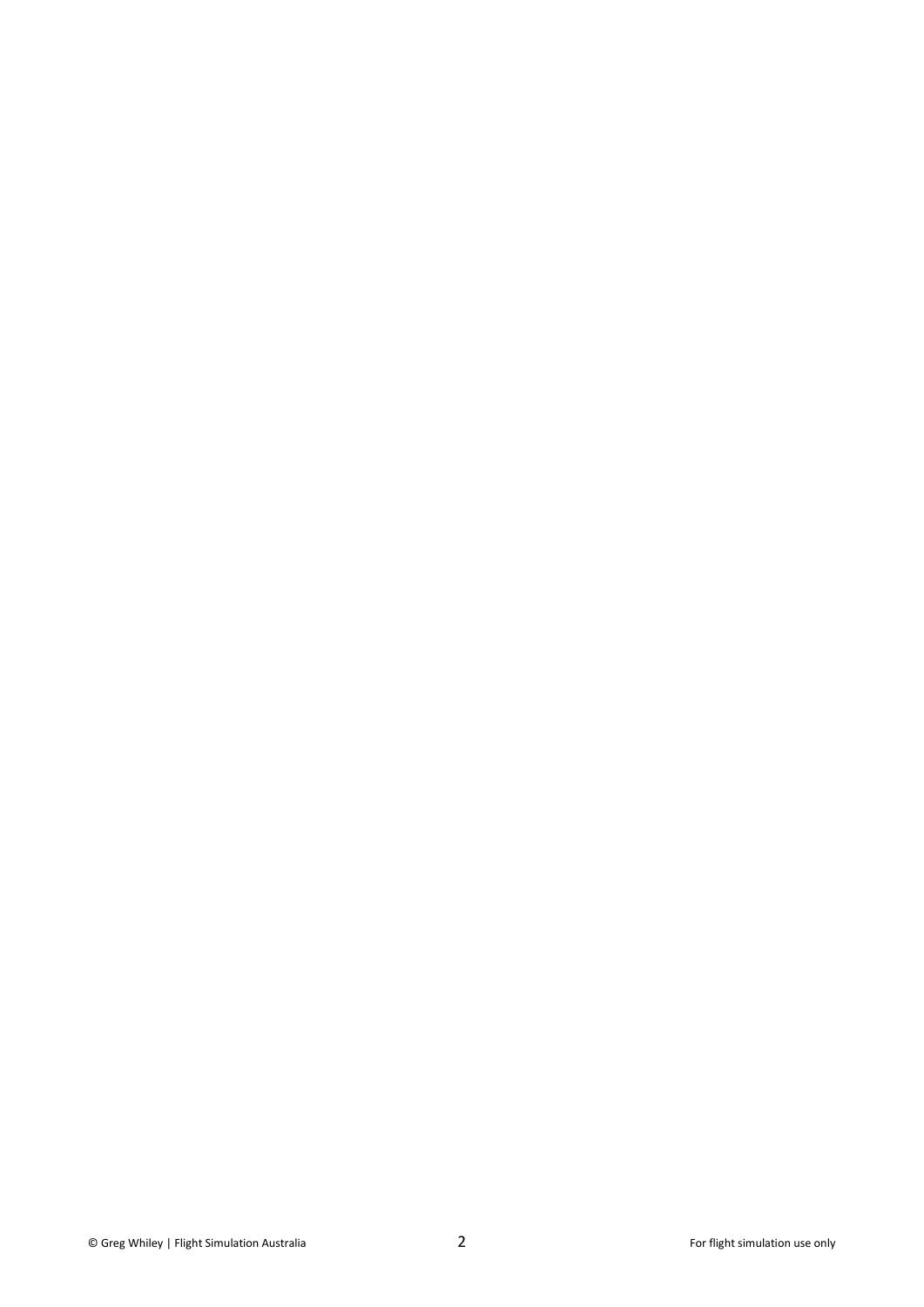# **Statement of copyright**

Copyright © 2017, Greg Whiley, Flight Simulation Australia. ALL RIGHTS RESERVED.

This publication is released under the terms of the Creative Commons licence accessed through the following link: [http://creativecommons.org.au/learn/licences/.](http://creativecommons.org.au/learn/licences/) In short this allows you to use the publication without payment but for non-commercial purposes only and no adaptation or use in other works is permitted.

Please read the Creative Commons Licence in full before downloading or otherwise making use of the publication.

When using this publication, you must attribute *Flight Simulation Australia* and any identified author in accordance with the terms of the Creative Commons Licence.



Aussie Star Flight Simulation publications are products of Flight Simulation Australia [www.flightsimaus.com.au](http://www.flightsimaus.com.au/) <info@flightsimaus.com.au>

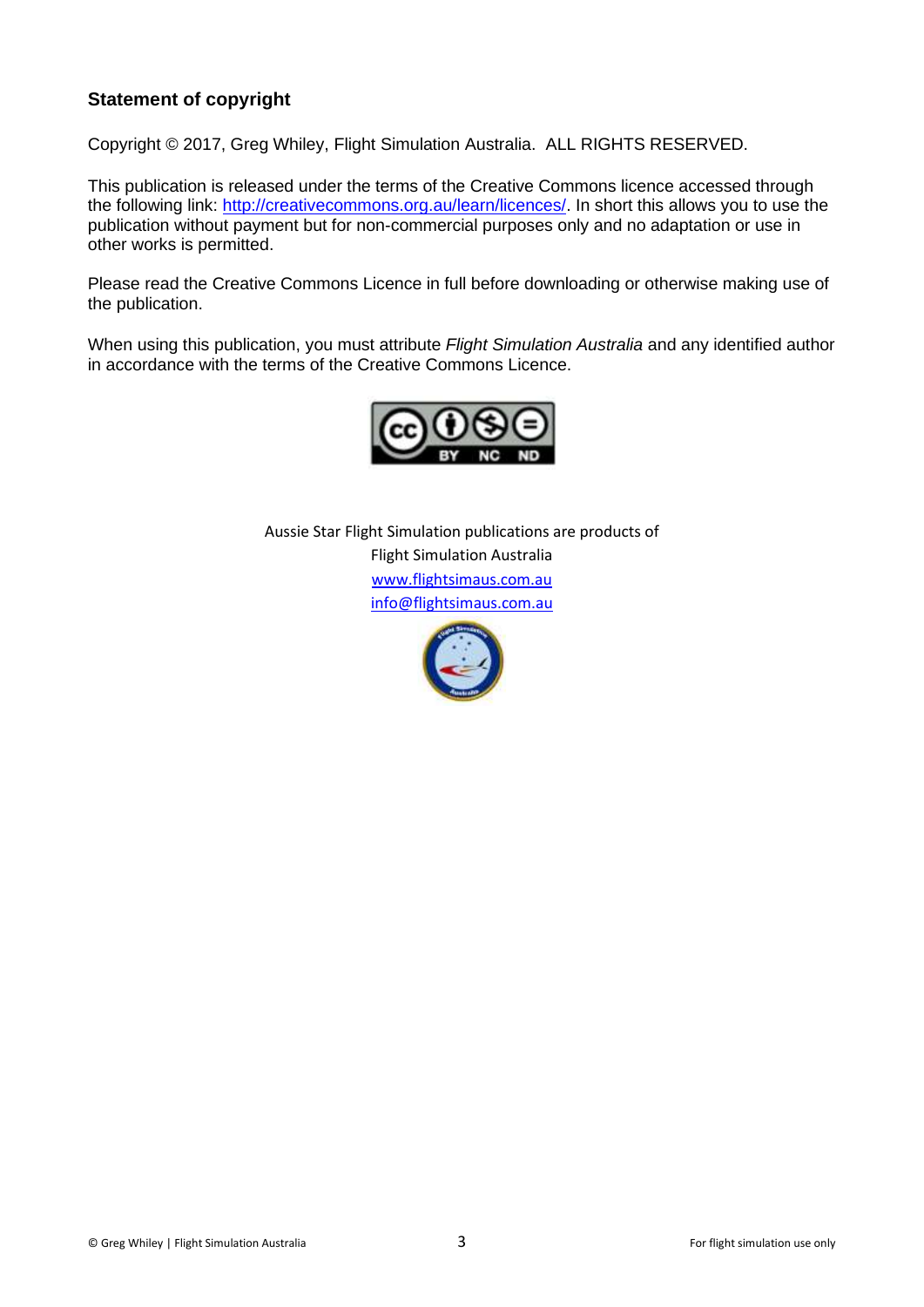# **How to Program the PMDG 737-800 NGX FMC**

# **The Flight Management Computer**

The NGX has two flight management computers (FMCs) located in the avionics bay beneath the cockpit floor. The Control Display Units (CDUs) are the pilot interfaces to the FMCs.

The CDU has a screen and keypad that can be used to enter and display information into the FMC. The bottom line of the screen is known as the **scratchpad** where various information and error messages can be displayed, and where information that you enter using the CDU keypad is shown. You can clear any messages in the scratchpad by pressing the CLR key in the lower-right corner of the keypad.

The six keys along each side of the CDU screen are called **Line Select Keys (LSKs).** It is common to see them referred to as, for example, LSK 2L. This stands for the 2nd line select key from the top on the left side of the CDU.

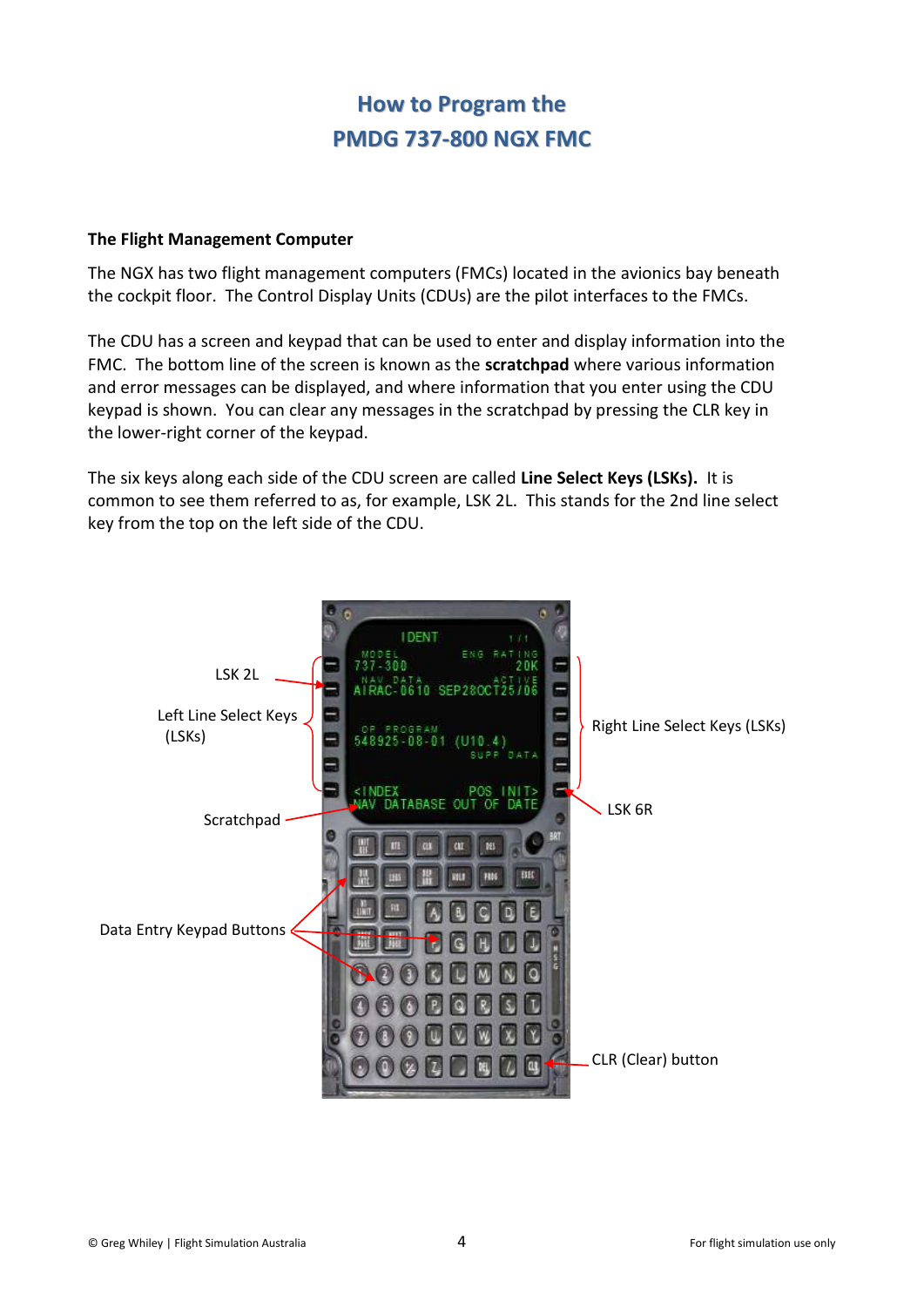# **Pre-flight Preparations**

Press Shift-3 to load a 2D popup of the CDU. The CDU will display as shown opposite (Figure 1).

#### **Fuel**

Press LSK 5R [FS ACTIONS>]. The screen will change as shown in Figure 2.

## Press LSK 1L [<FUEL] to select the FUEL page (Figure 2).

The prompts on the right side of the fuel page allow you to load preset fuel levels, and the prompts on the left side allow you to type the total fuel level, a percentage, or the individual tank weights and then line select them into place.

In this case we will select a preset amount to full. Press LSK 3R. Note that the total fuel changes to approximately 46,000 lbs at LSK L1 (See Figure 3).

#### **Payload (passengers & cargo)**

Press LSK 6L [<RETURN] to return to the root FS ACTIONS page (Figure 4).

Press LSK 2L to select the PAYLOAD page. The PAYLOAD page is like the FUEL page but for passengers and cargo weight. The prompts on the right side are quick-load presets and on the left side you can type and line select in the exact number of passengers and the weight of cargo in the forward and aft compartments under the passenger cabin (Figure 5).

For this example, press SET FULL > [LSK 4R] prompt at LSK 4R. We shall also enter 1500 lbs of cargo into both the forward and aft cargo compartments located under the passenger cabin. To do this click into the scratchpad and type 1500, then press LSK 5L to load the aft cargo compartment weight. Repeat this action to load forward cargo weight, only this time press LSK 4L (Figure 6). Make note of the zero fuel weight (ZFW) and the centre of gravity (CG) figures. We will need these numbers later.











Figure 3 Figure 4



Figure 5 Figure 6 Note the real-time weight and balance readouts at the upper right of the screen on the FUEL and PAYLOAD pages for gross weight (GW) and maximum taxi weight (MTW). These will turn yellow if they are in excess of limits.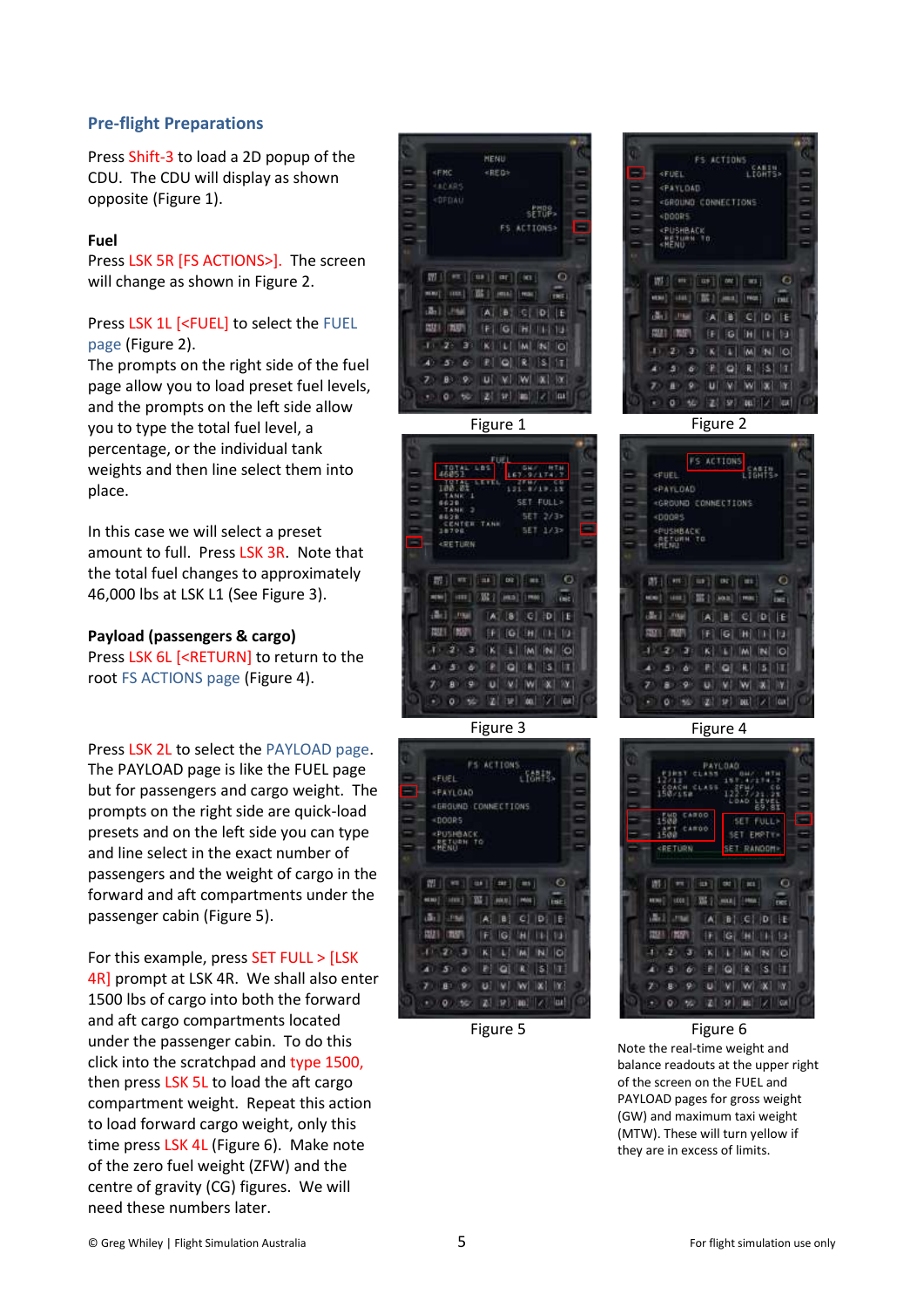# **Route Setup**

Next we need to set up the flight plan's lateral route and program it into the FMC. The basic sequence we will follow to accomplish is:

- 1. Position Initialisation
- 2. Airport Entry
- 3. Departure Entry (SID)
- 4. Enroute and SID Entry
- 5. STAR and Approach Entry
- 6. Route Activation.

Press MENU, which will take us back to the root menu. Select the **IDENT page** by pressing the <FMC prompt [LSK 1L] (Figure 7). The IDENT page doesn't contain any fields for entry, but it does provide some valuable information such as aircraft type, engine thrust rating (in this case 26,000lbs of thrust per engine), the FMC software version, known as the Op Program (currently the latest on NGs, U10.8A) and the currently installed navigation database and its valid dates. In the real world this aeronautical information is published on a 28-day cycle. Each 28-day period is known as an Aeronautical Information Regulation and Control (AIRAC) cycle. So the first cycle of the year 201EWM1 is AIRAC-1101, the second AIRAC-1102, and so on. AIRAC updating would be the responsibility of maintenance staff and pilots just need to verify that the current cycle is installed. AIRAC 1108 will work fine with this tutorial.

#### **1. Position Initialisation**

#### Press LSK 6R to select the **POS INIT page**.

The POS INIT page is used during a cold and dark start for aligning the inertial reference system (IRS) gyros. When loading from Free Flight, the IRS is already aligned, so this page would not have any real function. For the purposes of this tutorial, however, we will load the relevant airport.

Enter the origin airport into the scratch pad and line select REF AIRPORT [LSK 2L]. In this case it is KIAH (Houston's George Bush Intercontinental Airport). Note how the airport's latitude and longitude is automatically displayed. See Figure 8.



Figure 7



#### **2. Airport Entry**

Next we enter the destination airport. Press LSK 6R to select the **RTE page**. The RTE page is the primary location for entering the enroute portion of your flight plan. You'll notice that KIAH is already placed in the scratchpad as a result of having previously entered it on the POS INT page (Figure 9).

Line select the KIAH text into LSK 1L, the ORIGIN field (Figure 10).



Figure 8



Figure 9 Figure 10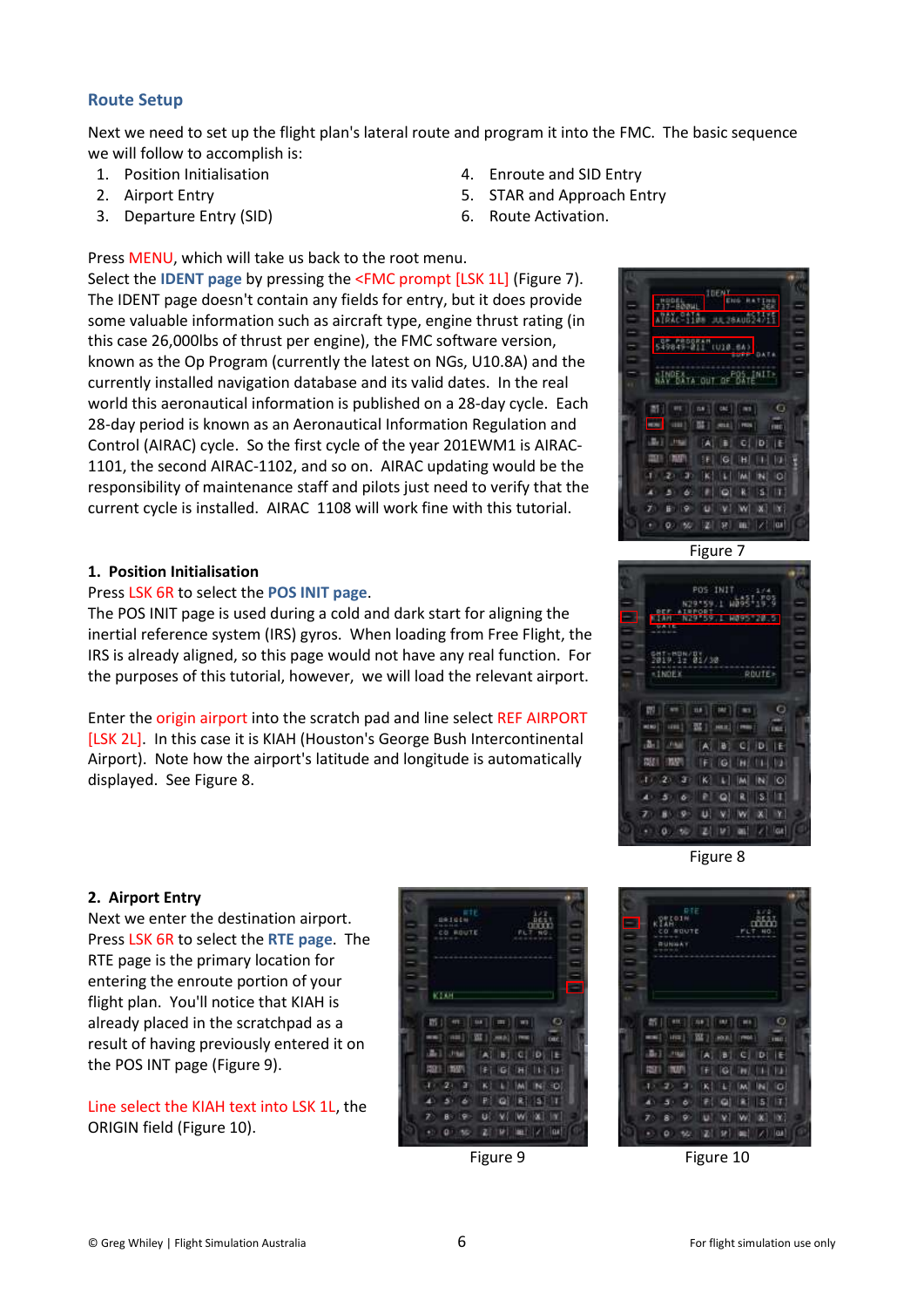Type the destination airport code into the scratchpad and line select it up to LSK 1R, the DEST field. In this case it will be KLAX, Los Angeles International Airport (Figure 11).

Type PMDG738 into the scratchpad and line select it with LSK 2R, the FLIGHT NO. field. You could enter the runway now on the RTE page, but we're going to do that on the DEP ARR page instead to demonstrate another feature.

The completed RTE page should look like that shown in Figure 12.<br>
Figure 11 Figure 12 Figure 12 Figure 12.





### **3. Departure Entry (SID)**

Press the DEP ARR button to get to the **DEP ARR INDEX page**. The DEP ARR INDEX page contains a series of prompts that take you to the departure and arrival procedure selection pages for the two airports you have entered into the RTE page ORIGIN and DEST fields earlier on the RTE page. The reason you have both departure and arrival prompts for the origin airport is to enable a return to the airport after takeoff in the case of an emergency. At LSK 6L and 6R, you have two prompts that allow you access to any airport's departure or arrival page. You can type the ICAO airport identifier of the airport in question into the scratchpad and then line select it to the DEP or ARR field. This can be useful in the event of an enroute diversion.

Press LSK 1L to get back to the KIAH DEPARTURES page. The KIAH DEPARTURES page contains all of the runways and Standard Instrument Departures (SIDs) for Houston's George Bush Intercontinental Airport that exists in the FMC's navigation database.

Select LSK 3R to select runway 09. Notice the list of SIDs on the left side is filtered so that only the SIDs for runway 09 are displayed. This is the reason for not entering the runway on the RTE page 1 earlier - when you enter it there, it does not filter the SIDs unless you reselect the runway on the KIAH DEPARTURES page.

We want to select the JCT7 SID but it does not appear on the current display. Note the 1/4 at the top right of the display. This means we are on page 1 of 4 pages for KIAH DEPARTURES. Press the NEXT PAGE button to go to the next list of SIDs for runway 09 (Figure 14). Figure 14



Figure 13

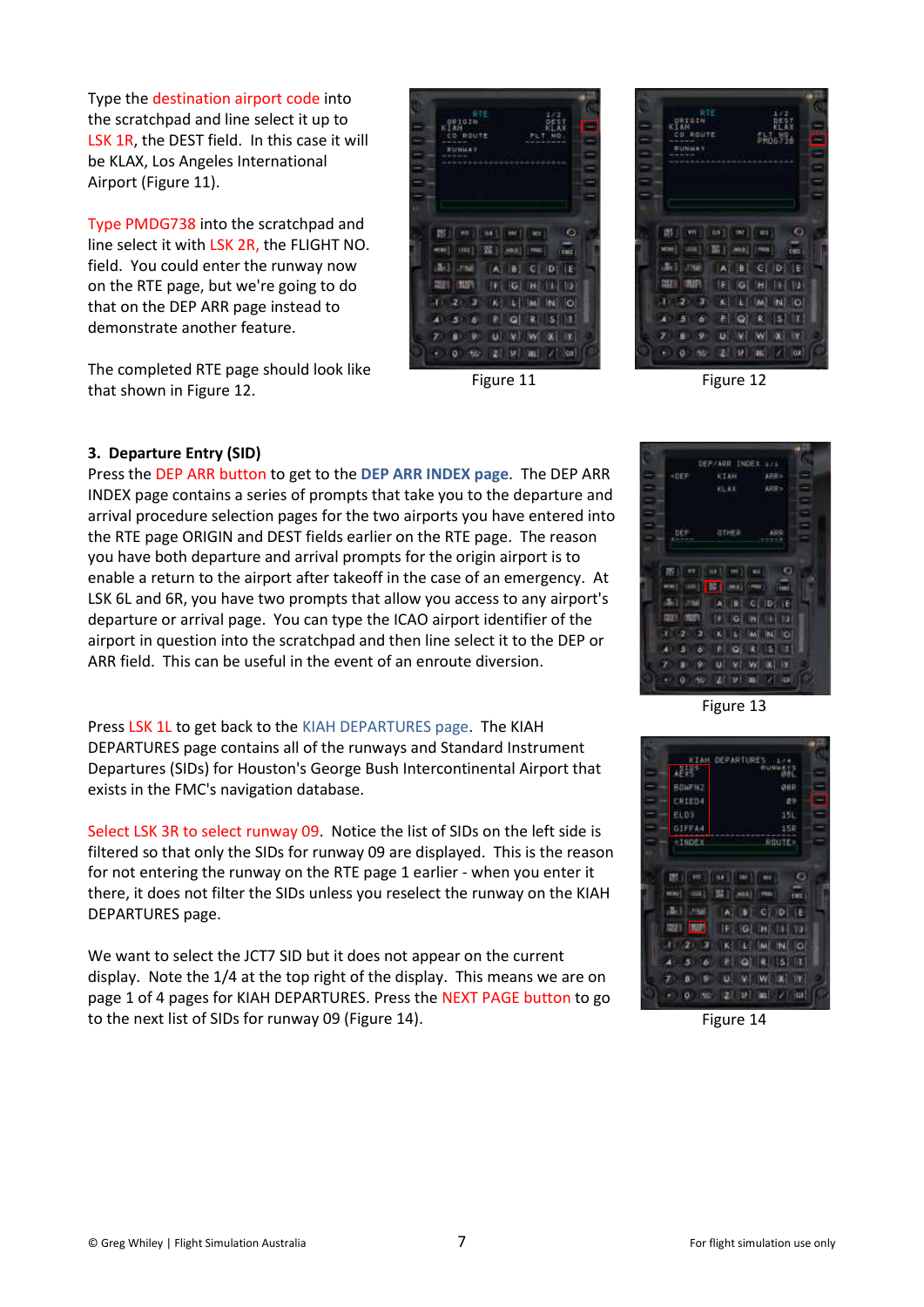Select JCT7 SID [LSK 3L]. The KIAH DEPARTURES page should look as it appears in Figure 15.

### **4. Route Entry**

Press LSK 6R to get back to the RTE page. We are going back to it because the RTE page is where enroute airways are entered.

Press the NEXT PAGE button to go to RTE page 2. The RTE page 2 and further are where you actually enter route information. Note the VIA and TO columns on the left and right sides of the screen. The TO column is where you're going and the VIA column is how you are going to get there (Figure 16).





詳

Figure 15 Figure 16

You can see that we have one line already filled in automatically by our SID selection - we're going to JCT VIA the JCT7 SID procedure. If you were to just enter a single waypoint into the TO column, you'd see DIRECT automatically appear in the VIA column, letting you know that there is no VIA routing, just a direct line from the previous TO column waypoint. The PMDG NGX RTE page functionality almost exactly mirrors the real life one. You can actually enter just about anything into the VIA column including typing in the names of SIDs, STARs, waypoint intersections and approaches as well as airways and it will take them. So let's enter the waypoints and STAR for this flight.

As outlined earlier, the flight plan for this tutorial is: JCT7.EWM.BXK.TNP.BASET3. Removing the SID and STAR we have remaining intermediate waypoints: EWM.BXK.TNP.

Enter waypoints beyond JCT (EWM, BXK, TNP) into the scratchpad line selecting them separately into LSK 2R (Figure 17).

Next we enter our SID (JCT7). Begin by pressing the DEP/ARR button. Next press the <DEP at LSK 1L. There four CDU pages of KIAH DEPARTURES to choose from. Begin by pressing LSK 3R to select the departure runway, then press NEXT PAGE to select the JCT7 departure at LSK 3L (Figure 18).





**IAH DEPARTUR** <SEL **KSFI** 153 168 CTNDEX ROUTE The Line Line Line  $\circ$ (ass) **ING** ana) **Figgs CEIDETE**  $113.4$ w l B THE FIFE FOR 19,000 а **ILI** MINIO  $\vert$ <sub>P</sub>  $\vert$  O  $|R|$  | S | T  $\overline{\bullet}$  $U = V$   $W = X$   $Y$  $\overline{\phantom{a}}$  $B$  $0 \times 2$  |  $|w|$  |  $|v|$  |  $w$ |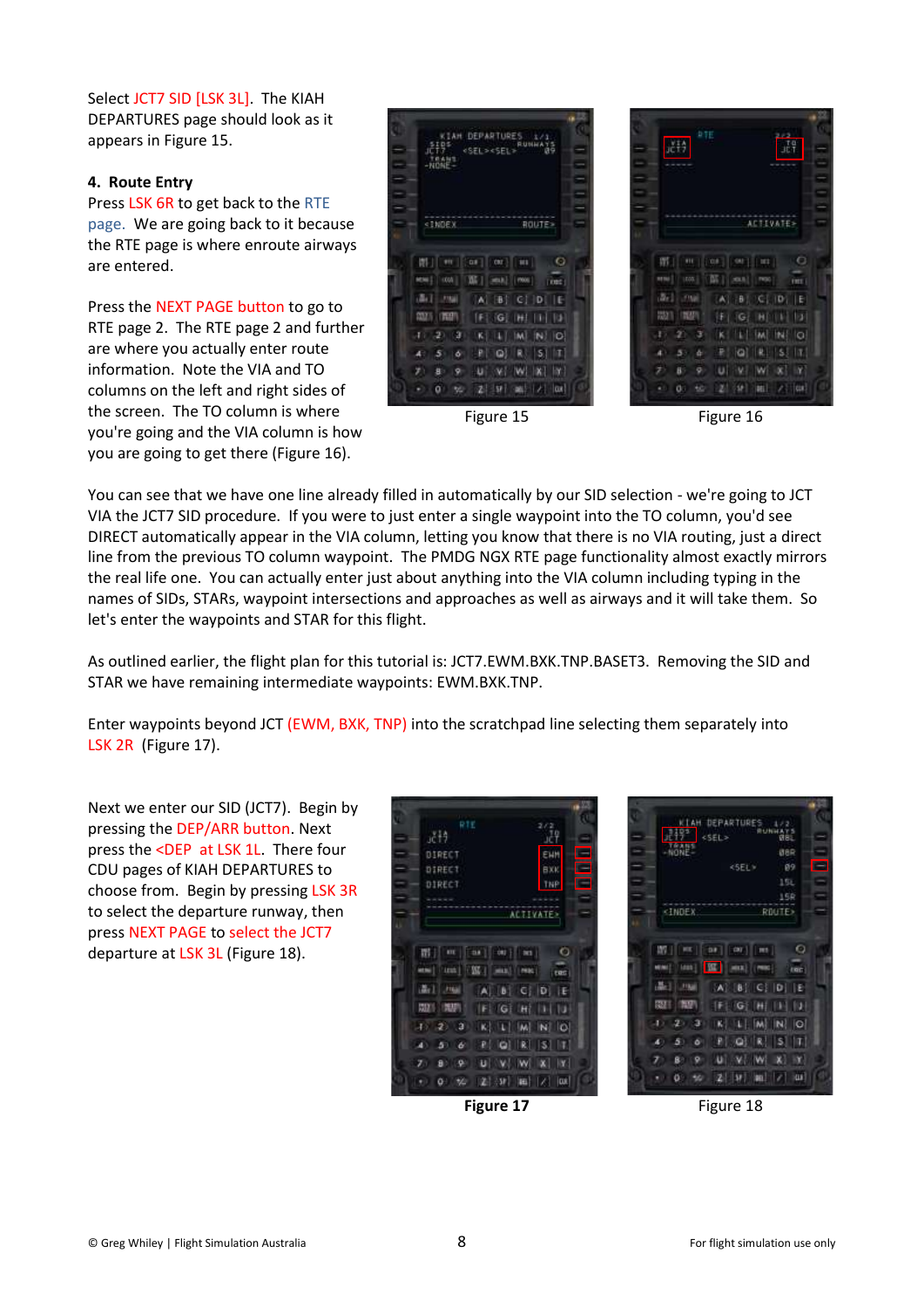#### **5. STAR and Approach Entry**

Now press the DEP/ARR key again and select LSK 2R to display the first of seven KLAX arrivals. Our planned STAR (BASET3) happens to be the first on the list. Press LSK 1L. This will display the BASET3 STAR on the KLAX ARRIVALS page (Figure 19). In the left column below the BASET3 arrival are listed a number of transition points. If you look at the BASET3 ARRIVAL chart, you will see the TWENTYNINE PALMS VOR (TNP) as the transition point for the BASET3 ARRIVAL. Select TNP using LSK 4L (Figure 19).

We will not be selecting an approach into KLAX until we get closer to our destination.

#### **6. Route Activation**

Press the RTE key on the CDU keypad (Figure 19) to return to the RTE pages, followed by NEXT PAGE to display the second of three RTE pages currently in the FMC.

At this point we would normally activate the route in the FMC by pressing LSK 6R next to the ACTIVATE> prompt, followed by the EXEC button (Figure 20).

However, you will notice that a ROUTE DISCONTINUITY message has appeared on the screen. This is a common error when programming departures and arrivals; but it is quick and easy to fix, as shown below.

### **How to fix a ROUTE DISCONTINUITY error**

- 1. Press the LEGS button on the CDU keypad.
- 2. Press the NEXT PAGE button until you locate the blank section in the route. In this case it is located on page 2 at LSK 2L (Figure 21).
- 3. Type the code for the following waypoint (in this case EWM) into the scratchpad.
- 4. Line select EWM to LSK 2L. You will see the error message disappear and the route becomes complete.

Now you can activate the route by selecting ACTIVATE> at LSK 6R, then press the EXEC key on the CDU keypad (Figure 20). Figure 21





Figure 20

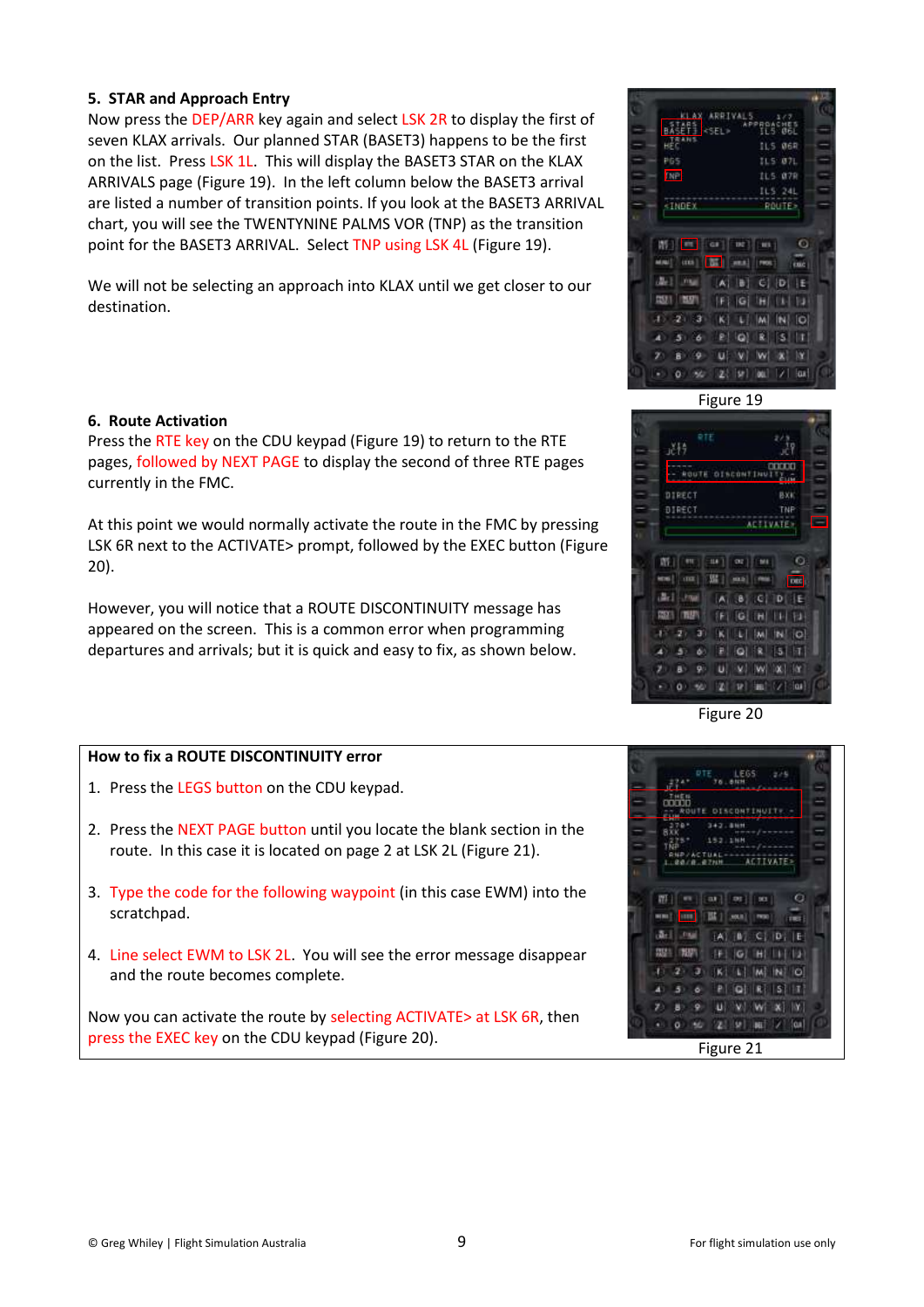# **Performance Data and Vertical Path Initialisation**

We now begin programming the FMC for the pre-flight procedure. If the CDU is not currently displayed, press Shift-3 again. Press MENU on the CDU keypad then <FMC at LSK 1L. Display the PERF REF page by pressing INIT REF button on the keypad. The CDU should now look like Figure 22.

The PERF INIT page is where the FMC is told what the aircraft's weights are and where parameters that affect the performance and vertical path are established. This is also where the flight's cruise altitude is set.

A short cut on the PERF INIT page that doesn't exist in the real FMC to assist in entering weights has been built into this system.

### **Fuel Weights**

Click LSK 3L next to the empty Zero Fuel Weight (ZFW) field. Something close to 122.7 should appear in the scratchpad. Click LSK3L again to enter it into the ZFW field. Notice that the gross weight (GW) is automatically calculated and entered at LSK 1L.

Enter a reserve fuel figure of 2.6 (2600lbs) in the scratchpad and line select it to RESERVES at LSK 4L. If the aircraft starts using this fuel a message will appear on the scratchpad saying USING RSV FUEL. If the destination fuel is predicted to be below 2000lbs, regardless of reserves, an INSUFFICINT FUEL message appears.

#### **Cost Index**

Cost Index is a measure of how much the FMC values fuel economy vs the overall speed of the flight. The valid range is 0 to 500. 25 is a common real worl value. For this tutorial we will set it at 20. Type 20 into the scratchpad and line select it to LSK 5L.

### **Cruise level**

Next enter the cruise altitude for the flight (FL360) by typing 360 into the scratchpad and line selecting it to LSK 1R.

The CDU should now appear as in Figure 23.

Press the EXEC button to execute the performance data initialisation.

**Figure 22**



Figure 23

**TELE** The TT Late  $|D|$ П÷  $|S||T|$  $\omega$ **MI WI W**  $2$   $9$   $a$   $x$   $y$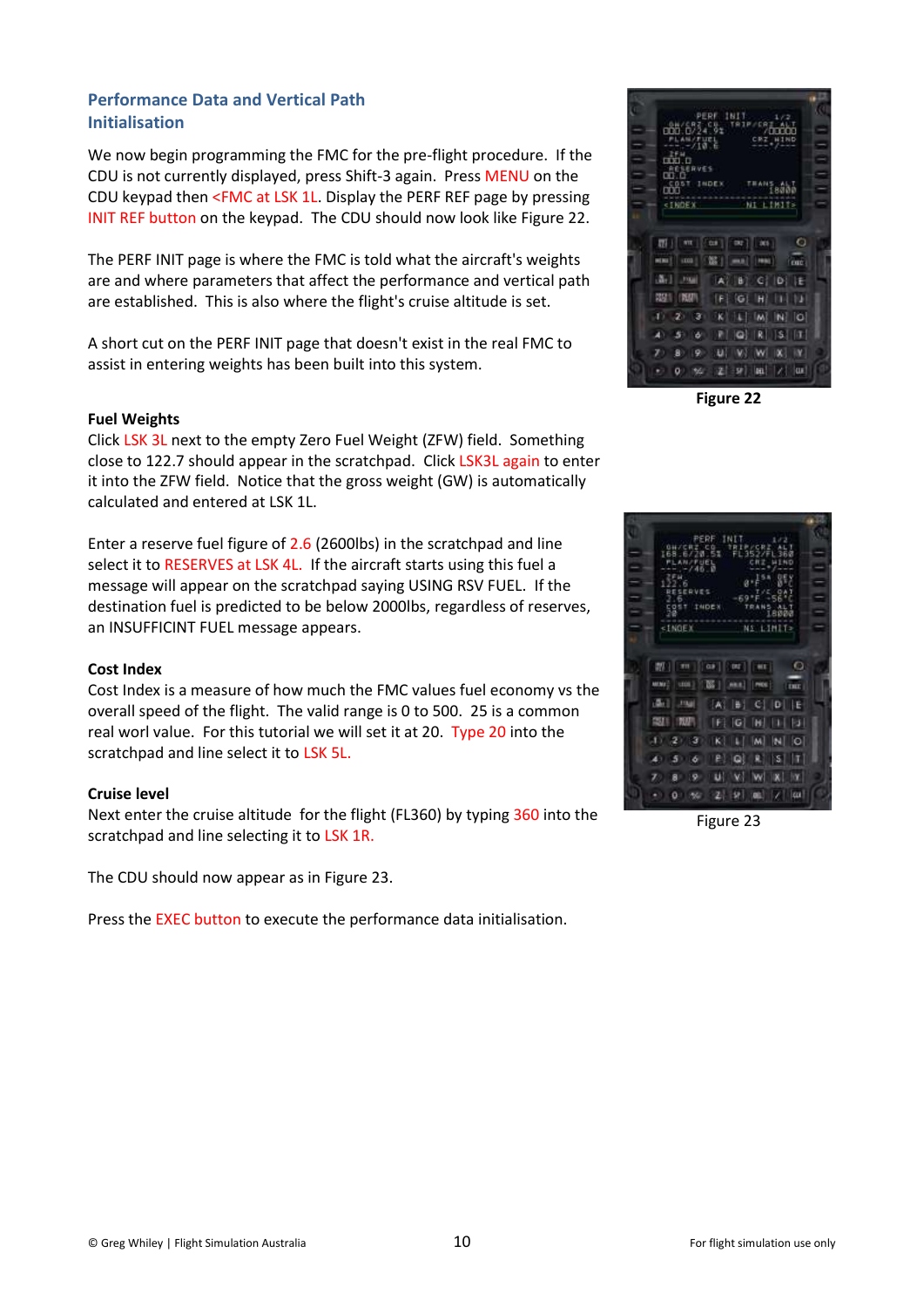# **N1 Limit and Takeoff Reference Data Setup**

Next set the engine thrust rating for takeoff and climb.

Press the N1 LIMIT button to go to the N1 LIMIT page. Press LSK 4L to select the TO-2 fixed derate mode. Type 40 (°C) into the scratchpad and line select it to LSK 1L.

The completed N1 REF Page should now look like as shown in Figure 24.

The TAKEOFF REF page contains several required entries for calculating the aircraft's performance during takeoff. Press LSK 6R to go to the TAKEOFF REF page.

Enter 5 and line select it into the LSK 1L FLAPS field.

Click LSK 3L. It will place the current CG value into the scratch pad. Line select that back into LSK 3L. This will provide the calculated trim takeoff setting (6.35). Figure 24

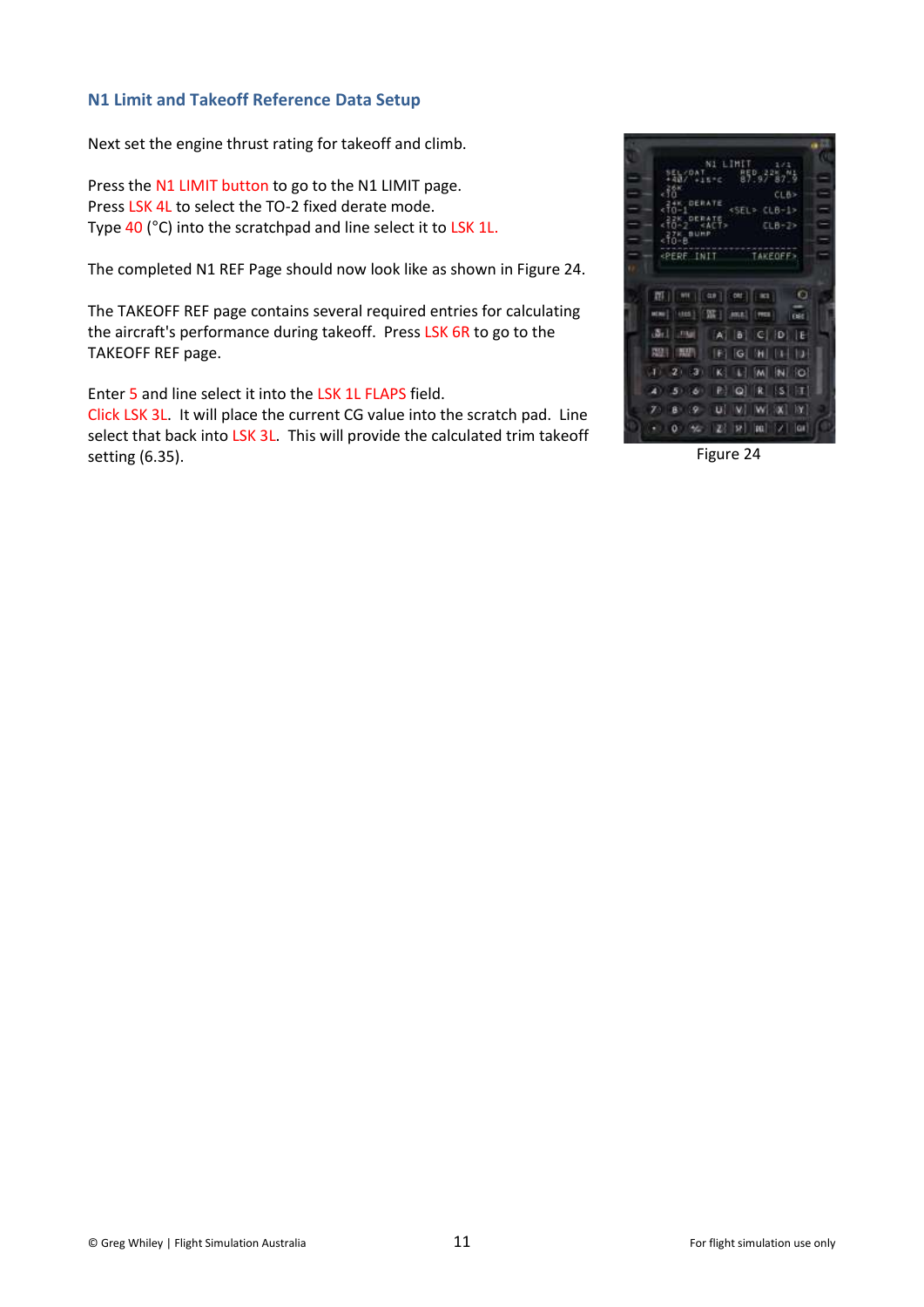# **Programming the PMDG 737 NGX FMC Quick Start Guide**

| Procedure                    | <b>Actions required</b> | <b>LSK &amp; Keypad Presses</b>           |
|------------------------------|-------------------------|-------------------------------------------|
| <b>Load CDU</b>              |                         | Shift-3                                   |
|                              |                         |                                           |
|                              |                         |                                           |
| <b>Fuel and Payload</b>      |                         |                                           |
| <b>Fuel Entry</b>            |                         | FS ACTIONS> [LSK 5R]                      |
|                              |                         | <fuel 1l]<="" [lsk="" th=""></fuel>       |
|                              |                         | LSK 3R, or                                |
|                              |                         | LSK 4R, or                                |
|                              |                         | LSK 5R                                    |
|                              | Or                      | Or                                        |
|                              |                         | LSK L2 TANK 1                             |
|                              |                         | LSK 3L TANK 2                             |
|                              |                         | LSK L4 CENTRE TANK                        |
| <b>Payload - Passengers</b>  |                         | <return 6l]<="" [lsk="" th=""></return>   |
| <b>Entry</b>                 |                         | <payload 2l]<="" [lsk="" th=""></payload> |
|                              |                         | SET FULL> [LSK 4R], or                    |
|                              |                         | SET EMPTY> LSK 5R], or                    |
|                              |                         | SET RANDOM> [LSK 6R]                      |
|                              | Or                      | Or                                        |
|                              |                         | FIRST CLASS> {LSK 1L]                     |
|                              |                         | COACH> [LSK 2L]                           |
| <b>Payload - Cargo Entry</b> |                         | <return 6l]<="" [lsk="" th=""></return>   |
|                              |                         | <payload 2l]<="" [lsk="" th=""></payload> |
|                              |                         | SET FULL> [LSK 4R]                        |
|                              |                         | SET EMPTY> [LSK 5R]                       |
|                              |                         | SET RANDOM> [LSK 6R]                      |
|                              | Or                      | Or                                        |
|                              |                         | AFT CARGO[LSK 5L]                         |
|                              |                         | FWD CARGO [LSK 4L]                        |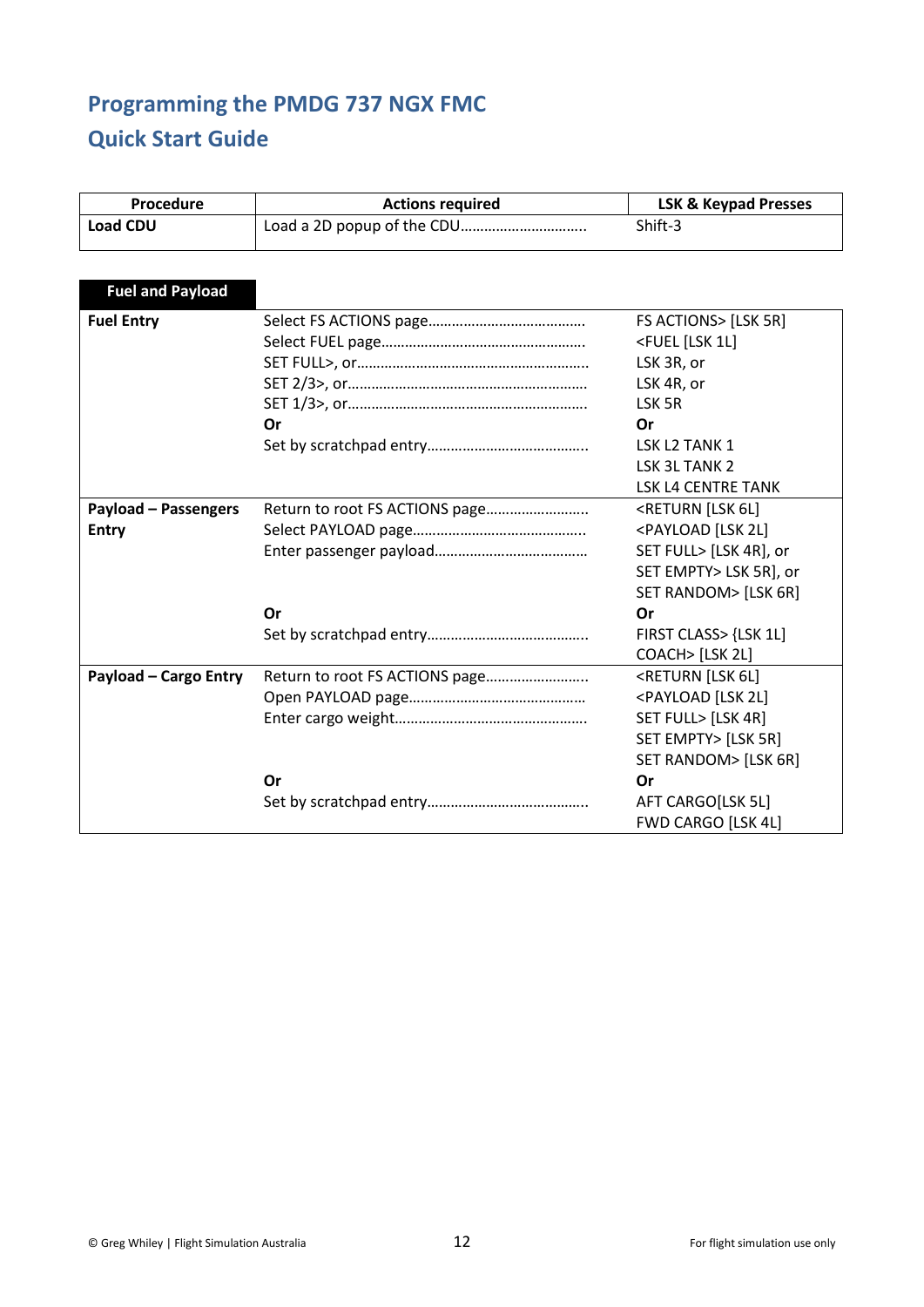| <b>Route Setup</b>             |                                                               |                                   |
|--------------------------------|---------------------------------------------------------------|-----------------------------------|
| <b>Position Initialisation</b> |                                                               | <b>MENU</b> button                |
| <b>Entry</b>                   |                                                               | <fmc 1l]<="" [lsk="" th=""></fmc> |
|                                |                                                               | POS INT> [LSK 6R]                 |
|                                | Type origin <airport> into scratchpad and line</airport>      |                                   |
|                                |                                                               | REF AIRPORT [LSK 2L]              |
| <b>Airport Entry</b>           |                                                               | <b>RTE button</b>                 |
|                                | Line select the departure <airport> already in</airport>      |                                   |
|                                |                                                               | ORIGIN [LSK 1L]                   |
|                                | Type destination <airport> into scratchpad and line</airport> |                                   |
|                                |                                                               | DEST [LSK 1R]                     |
|                                | Type <flight number=""> into scratchpad and line</flight>     |                                   |
|                                |                                                               | FLT NO. [LSK 2R]                  |
| <b>Departure Entry</b>         |                                                               | DEP ARR button                    |
|                                | Go back to <airport> DEPARTURES page</airport>                | <dep 1l]<="" [lsk="" th=""></dep> |
|                                |                                                               | <b>Right LSKs</b>                 |
|                                |                                                               | Left LSKs                         |
|                                | (Use NEXT PAGE if required)                                   |                                   |
| <b>Route Entry</b>             |                                                               | ROUTE> [LSK 6R]                   |
|                                | Press NEXT PAGE button                                        |                                   |
|                                | Enter intermediate <waypoints></waypoints>                    | <b>Right LSKs</b>                 |
|                                |                                                               | DEP/ARR button                    |
|                                |                                                               | <dep 1l]<="" [lsk="" th=""></dep> |
|                                |                                                               | <runway> [LSK 3R]</runway>        |
|                                |                                                               | <b>NEXT PAGE button</b>           |
| <b>STAR and Approach</b>       |                                                               | DEP/ARR button                    |
| <b>Entry</b>                   |                                                               | ARR> [LSK 2R]                     |
|                                |                                                               | A LSK                             |
|                                | Select planned transition <waypoint></waypoint>               | A LSK (below STAR)                |
| <b>Route Activation</b>        |                                                               | <b>ROUTE button</b>               |
|                                |                                                               | <b>NEXT PAGE</b>                  |
|                                |                                                               | ACTIVATE> [LSK 6R]                |
|                                |                                                               | <b>EXEC</b> key                   |
| <b>Route Discontinuity</b>     | Press LEGS button.                                            |                                   |
| Fix (if required)              | Press NEXT PAGE to search error line.                         |                                   |
|                                | Enter next waypoint via scratchpad.                           |                                   |
|                                | Line select to error line.                                    |                                   |
|                                |                                                               | ACTIVATE> [LSK 6R]                |
|                                |                                                               | <b>EXEC key</b>                   |